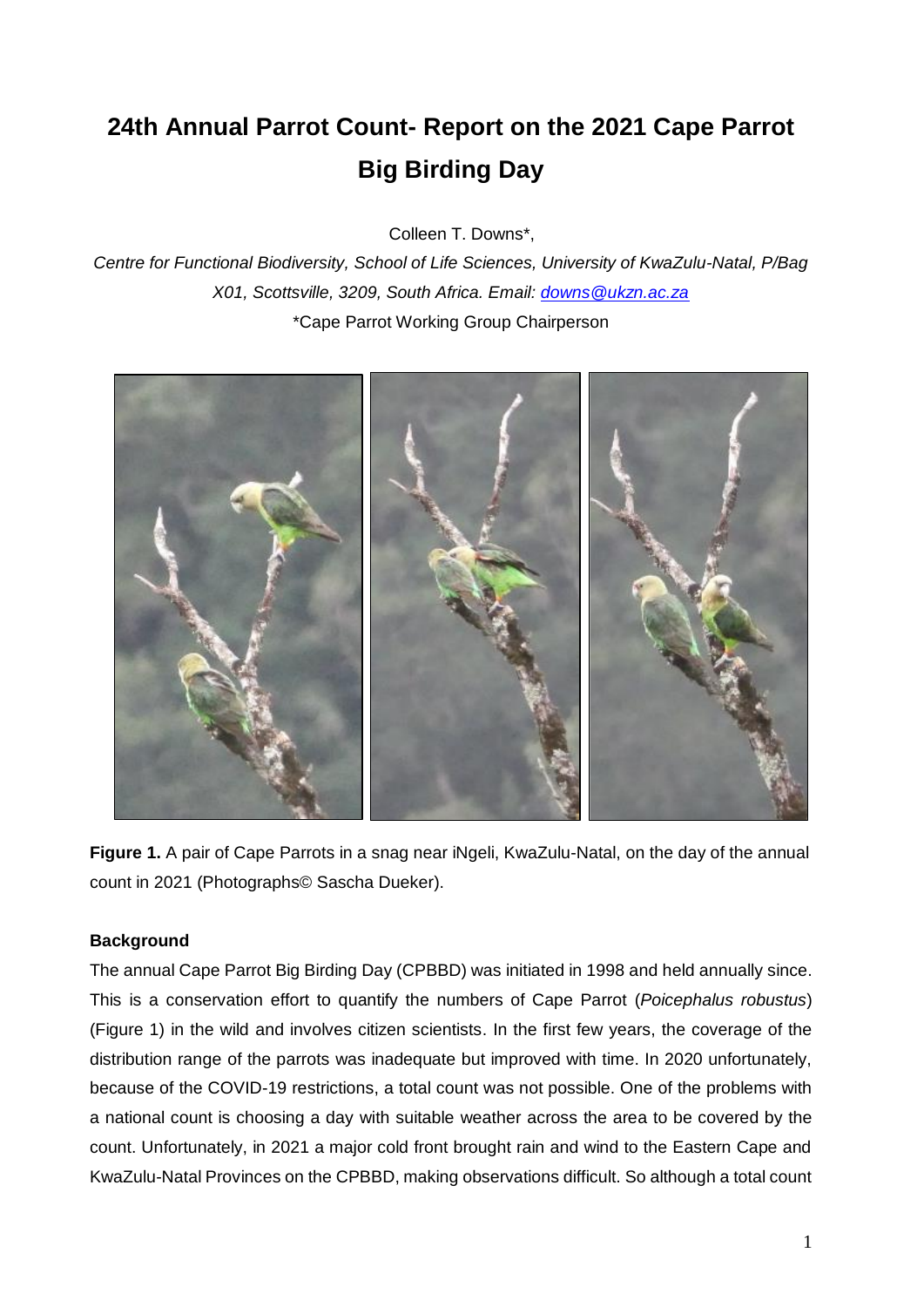was conducted, it is likely an underestimate. In addition, despite reduced COVID-19 restrictions (Figure 2), some of the older stalwarts of CPBBD were unable to participate because of the slow vaccination rollout, so as in earlier days of CPPBD, the distribution range was not covered adequately.



**Figure 2.** Following COVID-19 protocols, some of the University of KwaZulu-Natal participants in the annual count in 2021 who counted Cape Parrots in the iNgeli area near Kokstad, KwaZulu-Natal.

Globally forest habitats are being reduced and threatened by anthropogenic factors. Africa's forests and fauna have been severely impacted. The Afromontane southern mistbelt forests of South Africa typically occur as disjunct patches on south-facing slopes in the landscape mosaic and have a long history of anthropogenic use. Consequently, they are difficult to protect. The Cape Parrot is a flagship species for South Africa's Afromontane/-temperate indigenous forest patches and their surrounding grasslands (Figure 3).

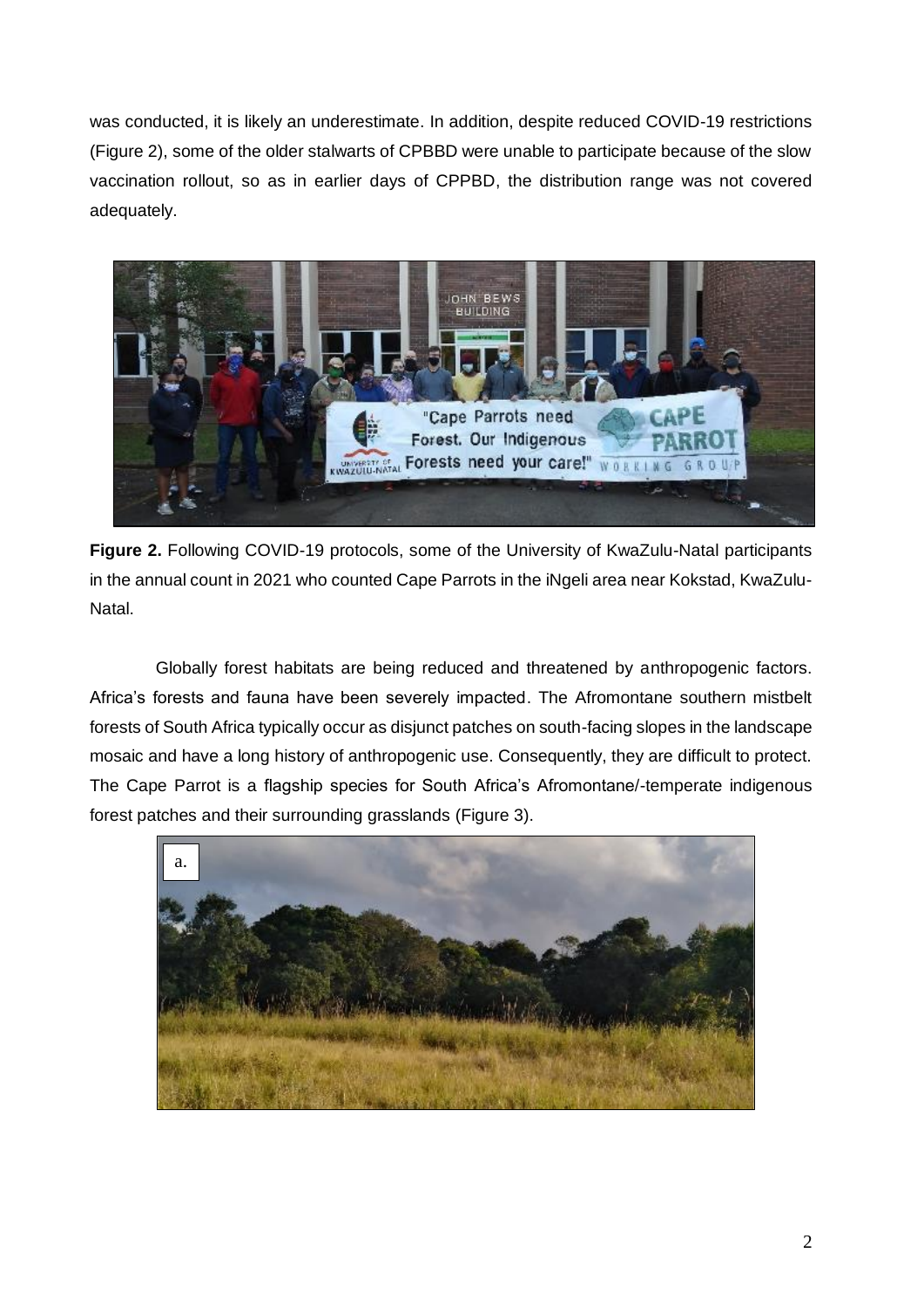

**Figure 3.** Examples of mistbelt forest and associated grassland on the CPBBD 2021. (Photographs© a. D Rieckerts and b. CT Downs).

As mentioned in previous CPBBD reports, the Cape Parrot was first described by Gmelin in 1788. These birds were described as coming from the 'Cape' as that was what the whole of South Africa was called at the time. Later, Clancey (1997) proposed that the Cape Parrot be recognised as a separate species from the two subspecies with which it was previously grouped. This was also supported by morphological and ecological data (Wirminghaus et al. 2002), and several South African bird books followed this change. However, it was only after genetic research confirmed that the Cape Parrot was a separate species (Coetzer et al. 2015) that it was recognised internationally as a separate species. It is the only parrot species endemic to South Africa and is currently one of South Africa's Endangered birds. It is a similar size to the African Grey Parrot (*Psittacus erithacus*), with its head, neck and body plumage an olive green (Figure 1). All adult birds have orange on the shoulder (bend of the wing) and ankles (tibia), while females generally have orange on the forehead. Males usually lack orange on the forehead, but there are exceptions where a small amount of orange is present. Juveniles have orange only on the forehead and an absence of orange on the ankles and wing. The head and neck are also slightly darker in juveniles.

The Cape Parrot should not be confused with the invasive alien bird, the Rose-ringed Parakeet (*Psittacula krameri*), also known as the Ring-necked Parakeet, which is a medium-sized green parrot with a red bill and increasing in numbers, especially in the greater Durban and Pretoria areas of South Africa.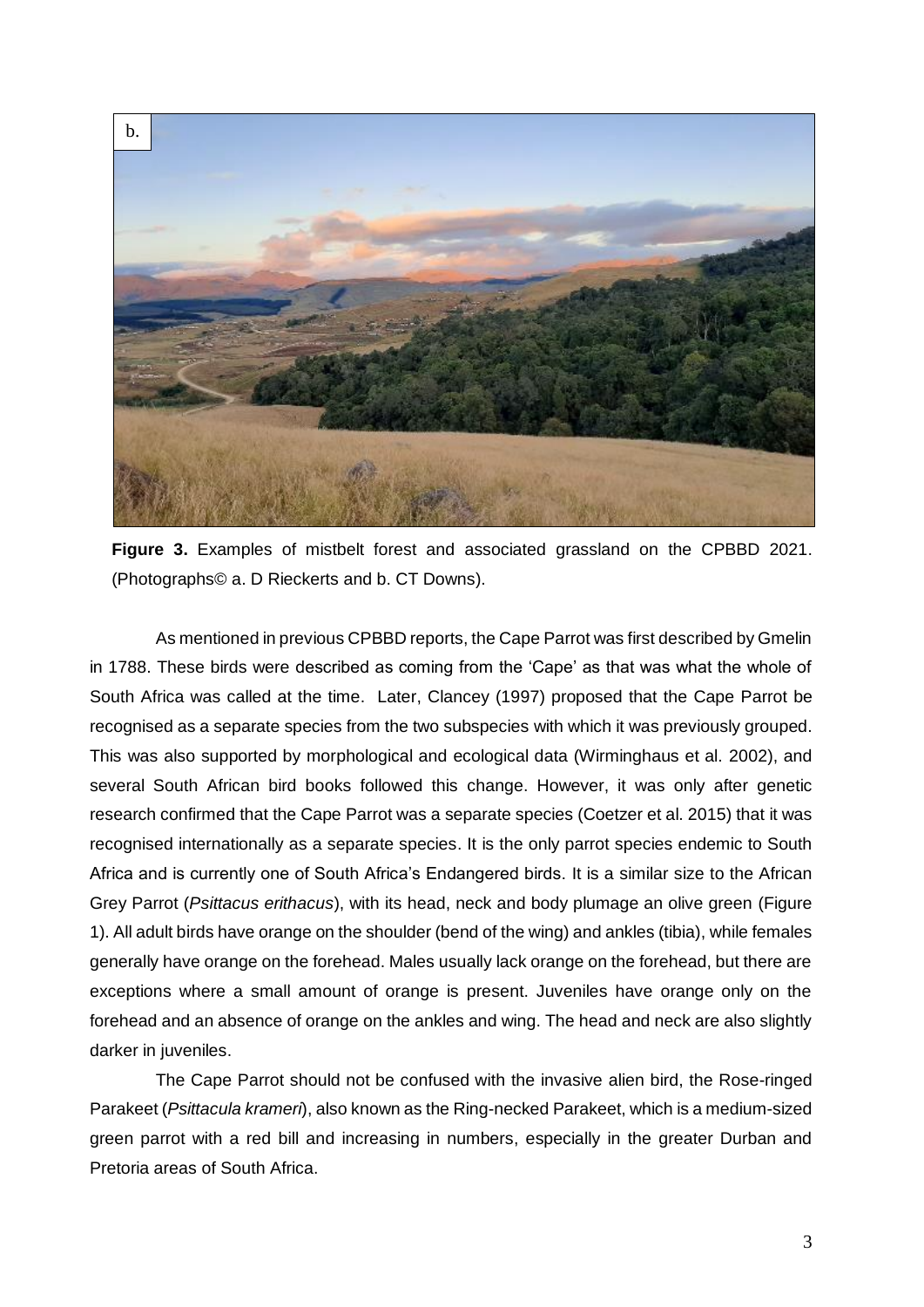Historically the Cape Parrot distribution range extended from the forests in the Amatole's in the Eastern Cape to KwaZulu-Natal along the escarpment to Mpumalanga and Limpopo Provinces in South Africa. Its primary habitat is the mosaic of Afromontane southern mistbelt forest patches that are dominated by yellowwoods (*Podocarpus* or *Afrocarpus* species). The parrots also historically visited coastal forests in KwaZulu-Natal, especially during the summer. They are still resident or visit the forests along the Wild Coast of the Eastern Cape.

The present Cape Parrot population consists of three subpopulations, the southern group in the Amatole's in the Eastern Cape, the central group from Ncogbo and Mthatha in the Eastern Cape through to the Midlands in KwaZulu-Natal, and a disjunct northern group mainly in the Magoeboeskloof, Limpopo Province. These subgroups can also be identified genetically (Coetzer et al. 2019). The Cape Parrot has a large and robust bill that enables them to feed on the kernels of various indigenous tree fruits and exotic tree fruits. These indigenous fruits include those from yellowwoods, but when these are not in fruit, the parrots readily feed on the fruit of other indigenous species, including white stinkwood (*Celtis africana*) and wild plum (*Harpephyllum caffrum*). At certain times of the year, parrots will also feed on *Protea* spp. flowerheads outside of forests. The absence of parrots in some forest patches during certain periods are likely because of the absence of food, as the fruiting of their preferred trees may be sporadic and absent in some years. Cape Parrots are known as food nomadics as they regularly move between forest patches for food.

Skead (1971) highlighted that the numbers of Cape Parrots had declined since the early 1900s, particularly in the 1950's, with wild populations estimated as less than a thousand by Boshoff in 1989. Factors contributing to the parrots decline vary in their effects and extent at different locations and include:

- the loss or degradation of their preferred forest habitat;
- food and/or nest-site shortages;
- illegal poaching for the pet trade;
- disease (especially psittacine beak and feather disease virus (PBFDV));
- avian predators; and
- climate change causing droughts that affect forest fruiting.

Standard bird counting techniques are unsuitable for Cape Parrots. Their cryptic colouration combined with dense forest habitats often makes them difficult to locate once perched, but their loud, harsh calls whilst in-flight make them conspicuous. They are most active during the first few hours after dawn and before sunset when they leave and return to their roosts in forest patches, although these periods can be extended during misty conditions. These characteristics allow for a 'total count' of the parrots.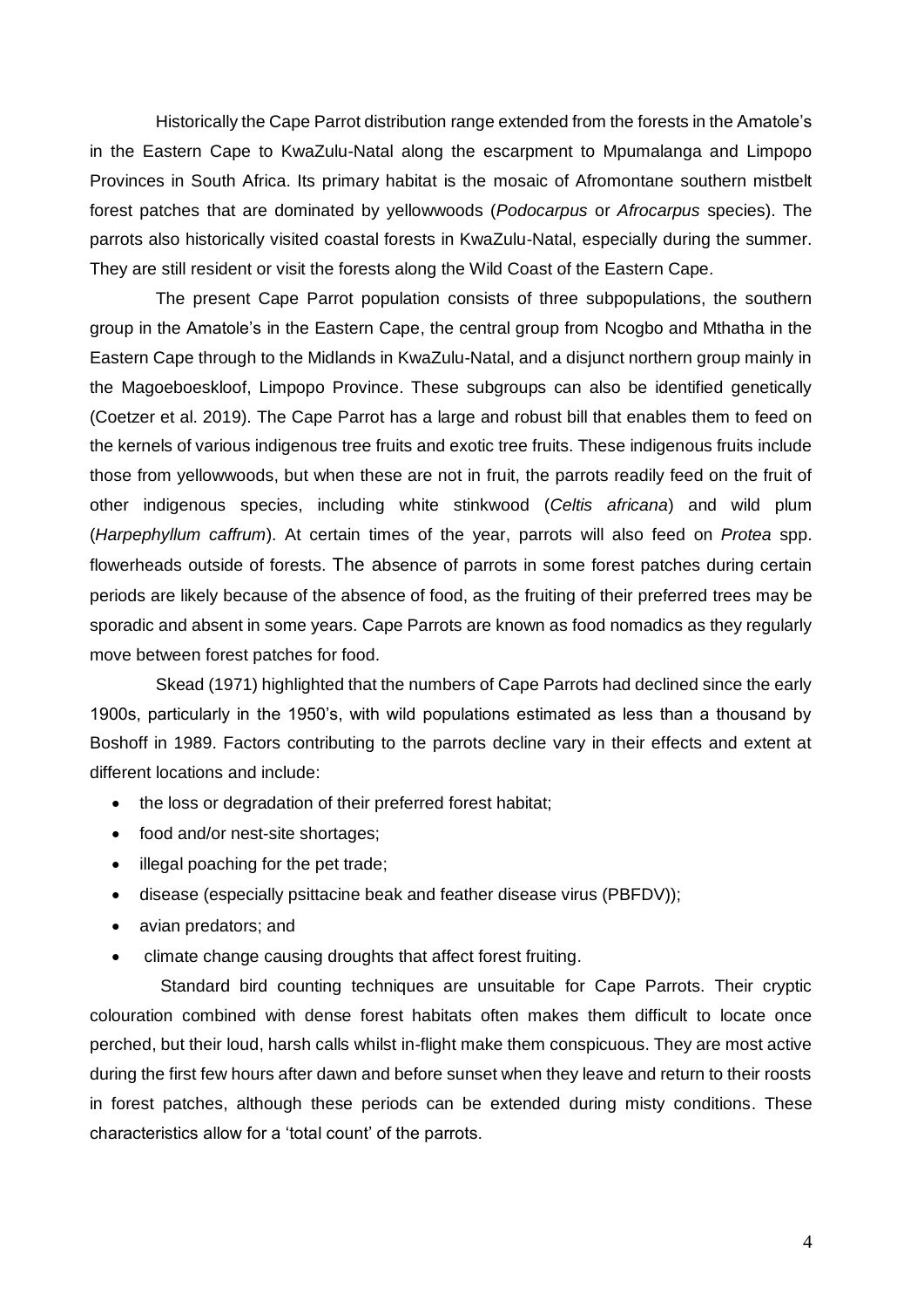#### **CPBBD 2021**

The CPBBD is usually held in April or May when the Cape Parrots move between forests more and often fly to non-forest localities to feed on the fruit of exotic pecan nut trees (*Carya illinoinensis*). The CPBBD aims to collect data on the Cape Parrot to determine their occurrence and obtain an accurate population estimate. In addition, data on the presence of juveniles, nest sites, and birds copulating show that there is recruitment. On the other hand, reports of hunting or tree chopping in forests or sightings of parrots that appear to have poor plumage, likely indicating disease, all raise concerns. The Cape Parrot census highlights the importance of a bird unique to South Africa and the importance of protecting the forest patches where these birds occur.

This year the CPBBD was held on the  $8<sup>th</sup>$  and  $9<sup>th</sup>$  of May 2021. The CPBBD takes place on Saturday afternoon and the following Sunday morning. One reason for this is that often weather is poor on one of the days (e.g. this year, Saturday weather was particularly rainy and misty with poor visibility in many areas). This split allows for separate afternoon and morning estimates. Some of the same birds are likely counted on Saturday and Sunday, so only one of these days counts can be used. The higher of these for each province are then used to give the maximum number counted.

The areas of South Africa covered by the CPBBD include the Eastern Cape, KwaZulu-Natal, Mpumalanga and Limpopo Provinces, where Cape Parrots occur. This year ~163 volunteers were posted at a minimum of 70 localities across the provinces. As mentioned, the weather and visibility on Saturday were particularly poor in most areas, so only more Cape parrots were seen on Sunday morning. The maximum number of Cape Parrots counted was:

- 716 in the southern Amathole subpopulation (there is a possibility of double-counting with birds flocking to pecan nut orchards),
- 645 in the central subpopulation (187 former Transkei (reduced because of poor visibility) and 458 KwaZulu-Natal) and
- 116 (some heard but not counted) in the northern subpopulation.

Consequently, there were at least 1477 Cape Parrots in the wild on the CPBBD in 2021. This was lower than in 2019, but as mentioned, the weather and COVI9-19 restrictions likely impacted the count negatively. There continue to be concerns of declines in numbers of Cape Parrots in some areas of their distribution range, for example, the Boston- Dargle- Balgowan-Karkloof areas in KwaZulu-Natal. A new development in 2021 was the coverage of the Wolkberg, Limpopo Province (kindly coordinated by John Davies). This is an important extension of the distribution range coverage for the northern subpopulation of Cape Parrots.

On Saturday, Cape Parrots were observed at 65% of localities where observers were posted, while on Sunday, parrots were seen at 73% of localities. Nil counts are often frustrating for observers who give of their time to observe, but they provide valuable data.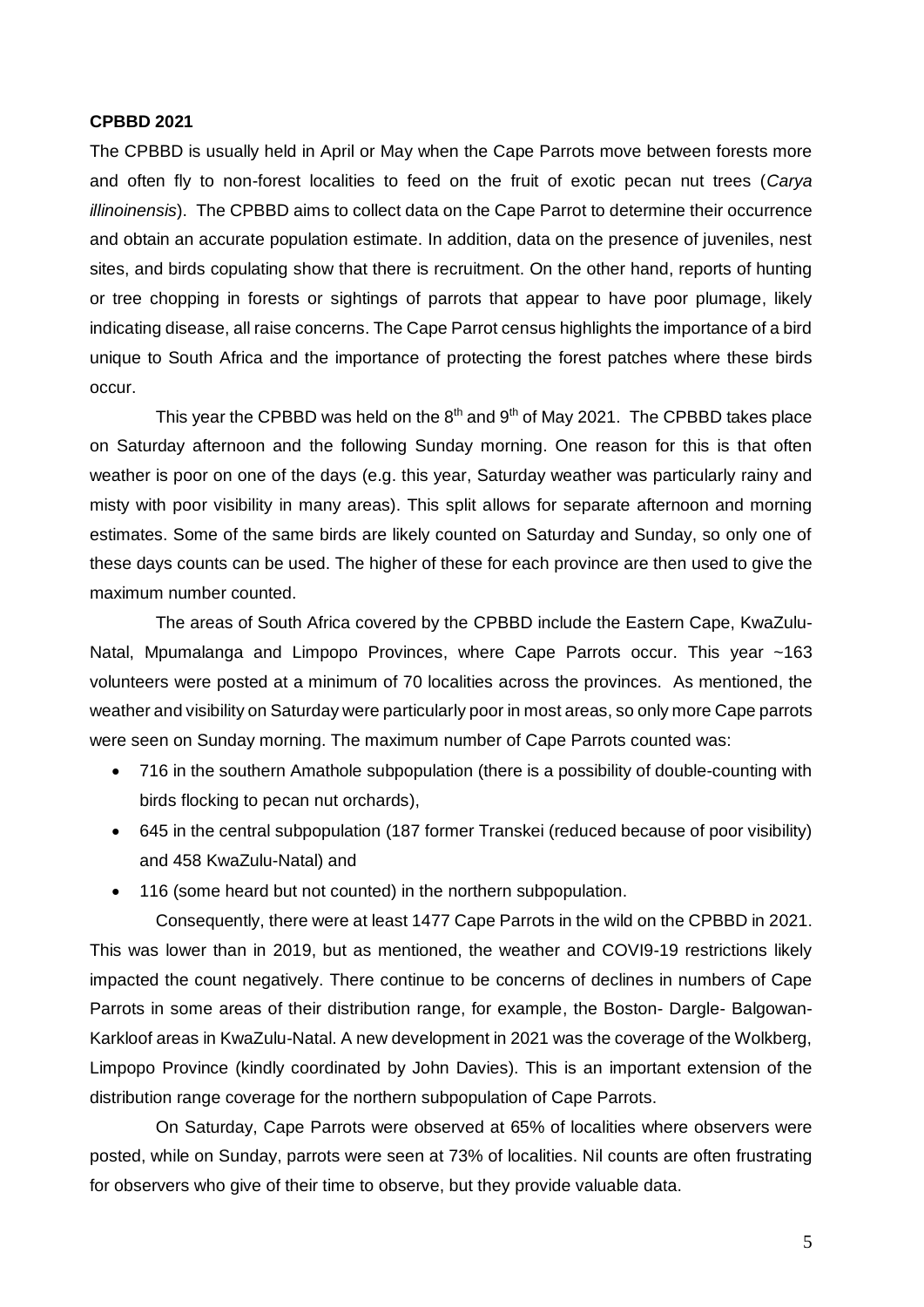#### **Other highlights**

As highlighted, Cape Parrots are a flagship species for South Africa's Afromontane/-temperate indigenous forest patches and their surrounding grasslands. Many observers recorded other endangered forest species or ones found in the neighbouring grasslands while doing their CPBBD observations. These included the Samango Monkey (*Cercopithecus mitis*) and the Southern Ground Hornbill (*Bucorvus leadbeateri*). Several observers reported illegal logging and/ or hunting of wildlife while doing their CPBBD observations, which is of concern.

In 2019, BirdLife South Africa appointed the Cape Parrot Working Group (CPWG) and the Wild Bird Trust's Cape Parrot Project (CPP) in Hogsback as species guardians for the Cape Parrot.The work of the CPWG and the CPP recently formed the content of a public webinar hosted by BirdLife South Africa, where CPP's Dr Kate Carstens joined Prof Downs to discuss efforts to conserve the birds parrots that include the restoration of habitats, establishment of community projects and undertaking of key research projects. Downs and Carstens are co-chairs of the Cape Parrot and Mistbelt Forest Conservation Action Plan and spoke about the habitats, feeding, breeding, behaviour, and major threats to the parrots, while also highlighting the success of initiatives to conserve these birds and their habitats. See <https://www.youtube.com/watch?v=9lio7tFSGfU>

## **CPBBD 2022- 25th anniversary**

In 2022 we will be having the  $25<sup>th</sup>$  CPBBD, which is a significant milestone. Please diarise Saturday the **7 th May** and Sunday **8 th May** 2022.

### **Acknowledgements**

As in past years, there were numerous communities involved in the CPBBD. This highlights the importance of the CPBBD in developing interest, knowledge and hopefully conservation awareness. We are most grateful to the various coordinators (Appendix 1) and those volunteers who have participated for many years. Big thanks to Cassie Carstens of the Cape Parrot Project, who made videos to assist new observers and, as coordinator, made sure the southern distribution range of Cape Parrots was well covered (Figure 4). Despite the rain, the observers in the Langeni / Matiwane Region area participated and produced a very detailed summary report for their area (Noma Mbiza, Rolan Venter, Bertus Bouwer and Helen Dalton, Indwe Security and Starlight Security, Department of Environmental Affairs (DEA), and various Eastern Cape Government Department participants are all thanked for their participation and detailed observations, Figure 5). We are also grateful for the contribution of Border Bird Club, DAFF, DEA, Rance Timbers, Sappi and Mondi foresters, Indwe Security, the Eastern Cape Parks and Tourism Agency and Ezemvelo KZN Wildlife officials (particularly those from Coleford Nature Reserve),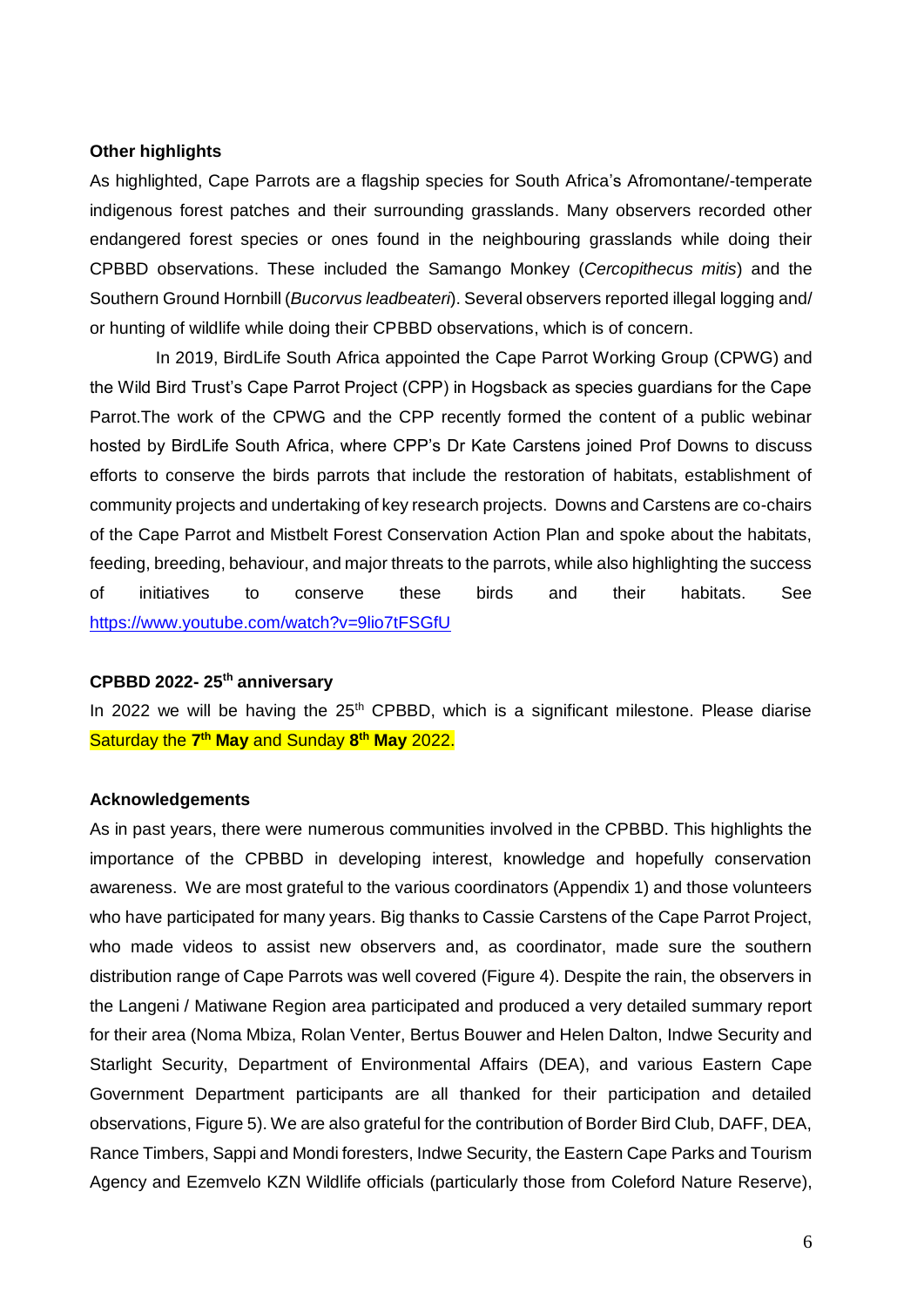the Cape Parrot Project (Hogsback), the Armours who host the University of KwaZulu-Natal students near iNgeli, and Preshnee Singh and Eebee Ally who assisted with logistics. We are also grateful to Adi Badenhorst of Papegaai Wine, the National Research Foundation (Grant 98404), the University of KwaZulu-Natal, Popes Motors (Richmond) and the Ford Wildlife Foundation for their support.



**Figure 4.** Some of the participants in the Amatola area on the 2021 Cape Parrot Big Birding Day. (Photographs© Cassie Carstens).



**Figure 5.** Observing Cape Parrots in the rainy overcast weather near Langeni, Eastern Cape, on CPBBD 2021.

## **Selected references**

Boshoff AF. 1989. What is happening to the parrots of southern Africa? Quagga 27: 7-10.

Clancey PA. 1997. The Cape Parrot: an additional valid species. Honeyguide 43: 61 - 62.

Coetzer WR, Downs CT, Perrin MR, Willows-Munro S. 2015. Molecular systematics of the Cape Parrot (*Poicephalus robustus*): implications for taxonomy and conservation. PLoS One 10: e0133376. https://doi.org/10.1371/journal.pone.0133376

Coetzer WR, Downs CT, Perrin MR, Willows-Munro S. 2017. Testing of microsatellite multiplexes for individual identification of Cape parrots (*Poicephalus robustus*): paternity testing and monitoring trade. PeerJ 5: e2900. https://doi.org/10.7717/peerj.2900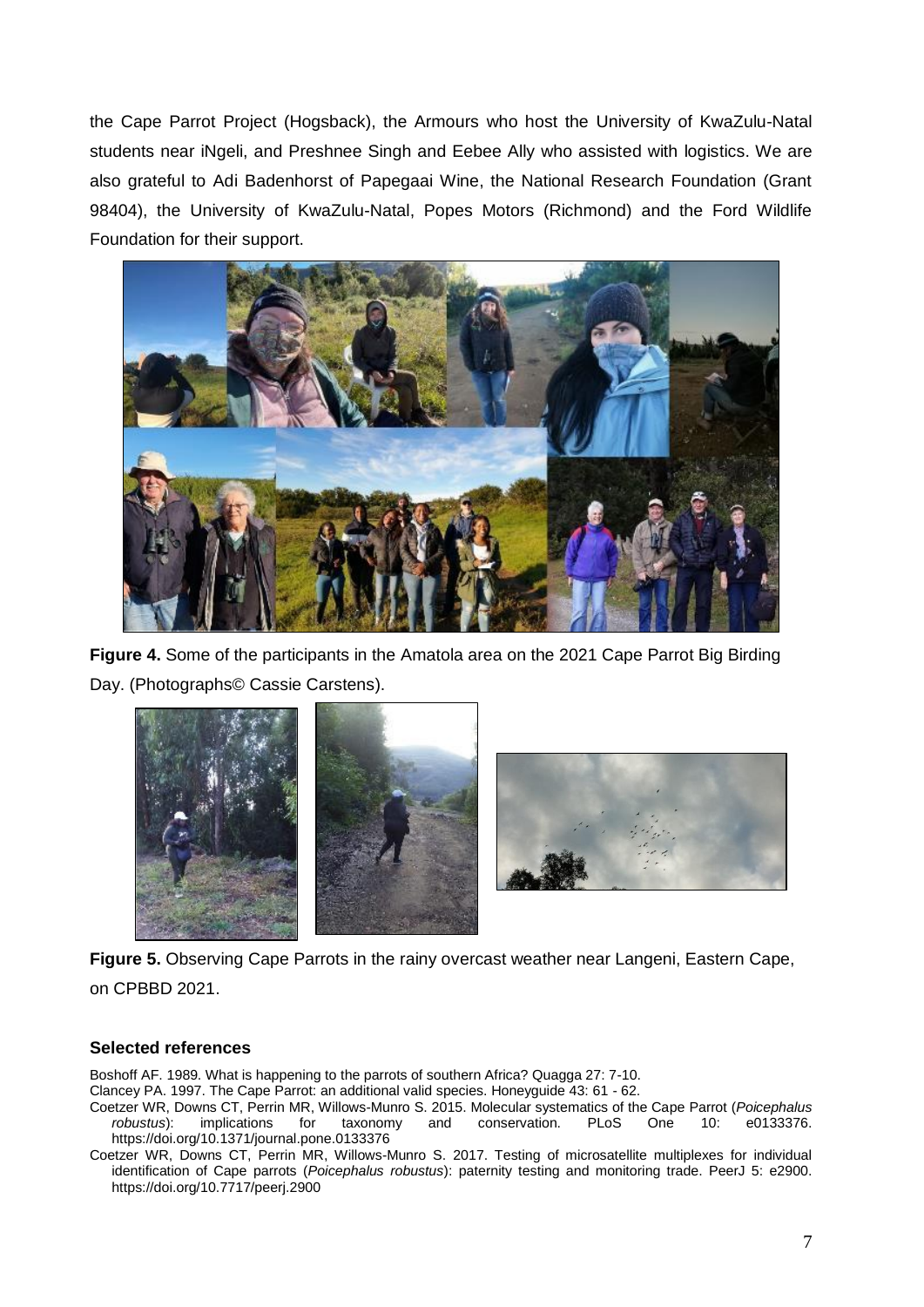- Coetzer WR, Downs CT, Perrin MR, Willows-Munro S. 2019. Influence of historical and contemporary habitat changes on the population genetics of the endemic South African parrot *Poicephalus robustus*. Bird Conservation International in press
- Downs CT. 2005a. Abundance of the Endangered Cape Parrot, *Poicephalus robustus*, in South Africa: implications for its survival. African Zoology 40: 15-24.
- Downs CT. 2005b. Artificial nest boxes and wild Cape Parrots *Poicephalus robustus*: persistence pays off. Ostrich 76: 222-224.
- Downs CT, Brown M, Hart L, Symes CT. 2015. Review of documented Beak and Feather Disease Virus cases in wild Cape Parrots in South Africa over the last twenty years. Journal of Ornithology 156: 867-875. https://doi.org/10.1007/s10336-015-1258-6
- Downs CT, Pfeiffer M, Hart LA. 2014. Fifteen years of annual Cape Parrot *Poicephalus robustus* censuses: current population trends and conservation contributions. Ostrich 85: 273-280.
- Downs CT, Symes CT. 2004. Snag dynamics and forest structure in Afromontane forests in KwaZulu-Natal, South Africa: implications for the conservation of cavity-nesting avifauna. South African Journal of Botany 70: 265-276.
- Grieve G, Downs CT. 2015. A checklist of the plants of the forests and associated grasslands in the Weza district, southern KwaZulu-Natal and a review of their status in the Red Data List. Koedoe DOI: 10.4102/koedoe.v57i1.1237.
- Martin RO, et al. 201). Research and conservation of the larger parrots of Africa and Madagascar: a review of knowledge gaps and opportunities. Ostrich 85: 205-233.
- Pain DJ, Martins TLF, Boussekey M, Diaz SH, Downs CT. Ekstrom JMM, Garnett S, Gilardi JD, McNiven D, Primot P, Rouys S, Saoumoé M, Symes CT, Tamungang SA, Theuerkauf J, Villafuerte D, Verfailles L, Widman P, Widmann ID. 2006. The impact of protection on nest-take and nesting success of parrots in Africa, Asia and Australasia. Animal Conservation 9: 332-330.
- Perrin MR. 2005. A review of the taxonomic status and biology of the Cape Parrot *Poicephalus robustus*, with reference to the Brown-necked Parrot *P. fuscicollis fuscicollis* and the Grey-headed Parrot *P. f. suahelicus*. Ostrich 76: 195- 205.
- Perrin MR. 2012. *Parrots of Africa, Madagascar and the Mascarene Islands: Biology, Ecology and Conservation*. Johannesburg: Wits University Press.
- Perrin MR, McGowan P, Downs CT, Symes CT, Warburton L. 2000. Chapter 6: Africa. In: Snyder N, McGowan P, Gilardi J, Grajal A (eds). *Parrots: Status Survey and Conservation Action Plan 2000 - 2004*. Gland, Switzerland and Cambridge, UK: IUCN. p 90-97.
- Pillay K, Dawson DA, Horsburgh GJ, Perrin MR, Burke T, Taylor TD. 2010. Twenty-two polymorphic microsatellite loci aimed at detecting illegal trade in the Cape Parrot, *Poicephalus robustus* (Psittacidae, AVES). Molecular Ecology Resources 10: 142–149.
- SABAP 2. The South African Bird Atlas Project 2. http://sabap2.adu.org.za/
- Skead CJ. 1964. The overland flights and the feeding habits of the Cape Parrot, *Poicephalus robustus* (Gmelin) in the Eastern Cape Province. Ostrich 35: 202-223.
- Skead CJ. 1971. The Cape Parrot in the Transkei and Natal. Ostrich Supplementary 9: 165-178.
- Symes CT, Brown M, Warburton L, Perrin MR, Downs CT. 2004. Observations of Cape Parrot, *Poicephalus robustus*, nesting in the wild. Ostrich 75: 106-109.
- Symes, CT, Downs CT. 2002. Occurrence of Cape Parrot *Poicephalus robustus* at non-forest feeding sites in South Africa: threats to a declining population. Bulletin of the African Bird Club 9: 27-31.
- Taylor MR. (Ed.) 2015. *The Eskom Red Data Book of Birds of South Africa, Lesotho and Swaziland*. Johannesburg: BirdLife South Africa.
- Wilson, AL, Bowker M, Shuttleworth A, Downs CT. 2017. Characteristics of snags and forest structure in southern mistbelt forests of the Amatole Region, South Africa. African Journal of Ecology 55: 518-529. https://doi.org/10.1111/aje.12382
- Wimberger K, Carstens KF, Carstens JC, Boyes SR. 2018. Nest boxes for Cape Parrots *Poicephalus robustus* in the Hogsback area, Eastern Cape, South Africa. Ostrich 89: 79-85.
- Wirminghaus JO, Downs CT, Perrin MR, Symes CT. 2001a. Breeding biology of the Cape Parrot, *Poicephalus robustus*. Ostrich 72: 159-164.
- Wirminghaus JO, Downs CT, Perrin MR, Symes CT. 2001b. Abundance and activity patterns of the Cape Parrot (*Poicephalus robustus*) in two afromontane forests in South Africa. African Zoology 36: 71-77.
- Wirminghaus JO, Downs CT, Perrin MR, Symes CT. 2002a. Taxonomic relationships of the subspecies of the Cape Parrot *Poicephalus robustus* (Gmelin). Journal of Natural History 36: 361-378.
- Wirminghaus JO, Downs CT, Symes CT, Dempster E, Perrin MR. 2000b. Vocalisations and some behaviours of the Cape Parrot *Poicephalus robustus* (Psittaciformes: Psittacidae). Durban Museum Novitates 25: 12-17.
- Wirminghaus JO, Downs CT, Symes CT, Perrin MR. 1999. Conservation of the Cape Parrot in southern Africa. South African Journal of Wildlife Research 29: 118-129.
- Wirminghaus JO, Downs CT, Symes CT, Perrin MR. 2000a. Abundance of the Cape Parrot in South Africa. South African Journal of Wildlife Research 30: 43-52.
- Wirminghaus JO, Downs CT, Symes CT, Perrin MR. 2002b. Diet of the Cape Parrot, *Poicephalus robustus*, in afromontane forests in KwaZulu-Natal, South Africa. Ostrich 73: 20-25.
- Wirminghaus JO, Downs CT, Symes CT, Perrin MR. 2001c. Fruiting in two afromontane forests in KwaZulu-Natal, South Africa: the habitat type of the Endangered Cape Parrot *Poicephalus robustus*. South African Journal of Botany 67: 329-336.